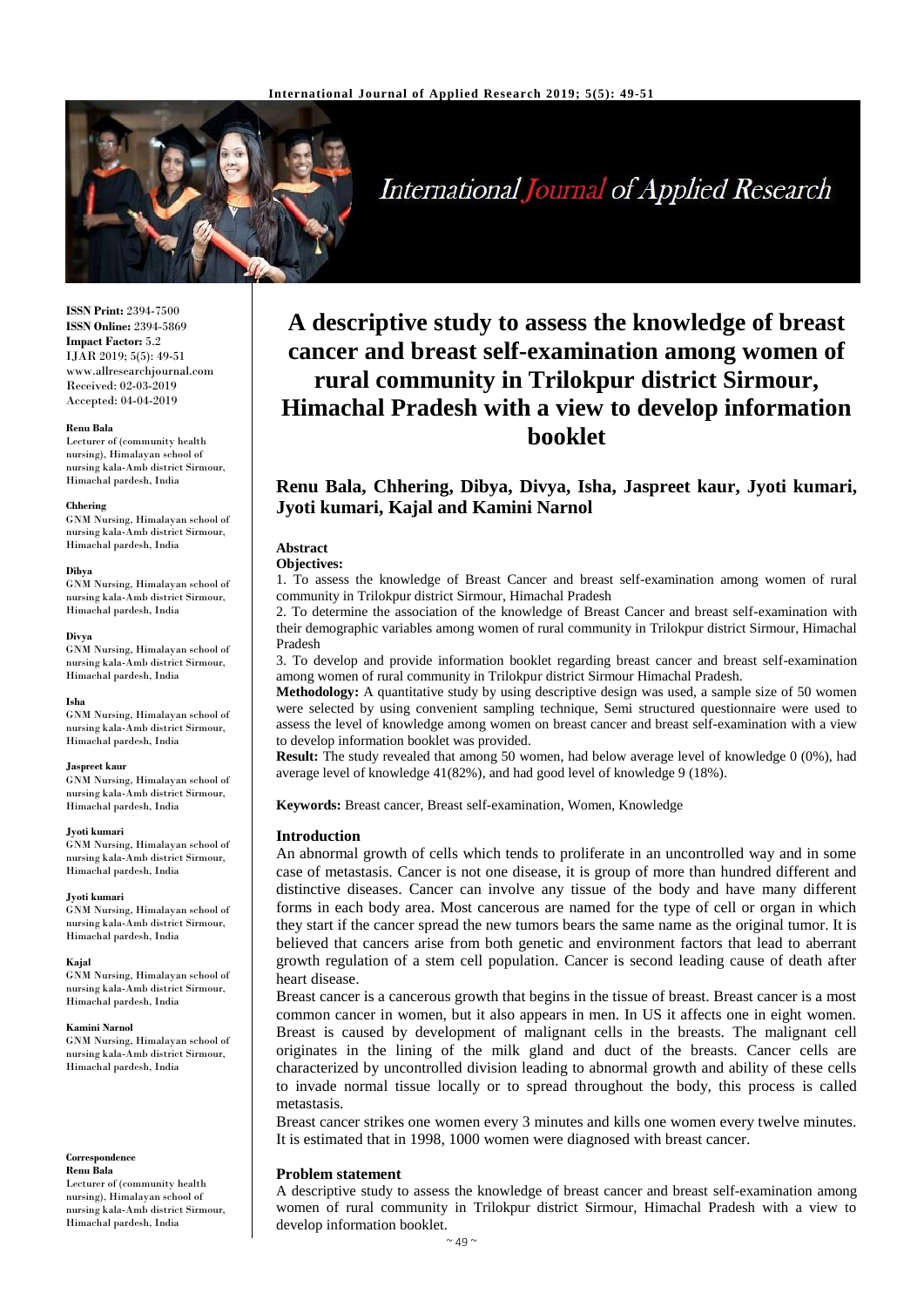# **Objectives**

- 1. To assess the knowledge of Breast Cancer and breast self-examination among women of rural community in Trilokpur district Sirmour, Himachal Pradesh
- 2. To determine the association of the knowledge of Breast Cancer and breast self-examination with their demographic variables among women of rural community in Trilokpur district Sirmour, Himachal Pradesh
- 3. To develop and provide information booklet regarding breast cancer and breast self-examination among women of rural community in Trilokpur district Sirmour Himachal Pradesh.

# **Materials methods**

A descriptive research design was used to conduct the study in Trilokpur district Sirmour Himachal Pradesh. A sample size of 50 women was selected by using convenient sampling technique. Permission was obtained from the research committee of Himalayan School of Nursing Kala-Amb Himachal Pardesh and Panchayat Pardhan of Trilokpur

district Sirmour Himachal Pradesh. The informed consent was taken from the women's who willing to participate in the study. Semi-Structured questionnaire were used to assess the level of knowledge among women's on breast cancer and breast self-examination and an information booklet was provided.

# **Tools of data collection**

The tool consist of 3 parts

- 1. Demographic data profile sheet:-demographic data profile sheet was used for assessment of demographic variables such as age, religion, education, occupation.
- 2. Self-structured questionnaires: Self structured questionnaires were used to assess the knowledge of breast cancer and breast self-examination among women's of Trilokpur district Sirmour Himachal Pradesh.
- 3. Information booklet on breast cancer and breast selfexamination.

## **Data analysis**

| Sr.no | Data analysis             | Method                                 | <b>Objectives</b>                                                  |  |  |  |
|-------|---------------------------|----------------------------------------|--------------------------------------------------------------------|--|--|--|
|       | Descriptive<br>statistics | Frequency and percentage distribution, | Distribution based of demographic variables To assess the level of |  |  |  |
|       |                           | mean, median, mode and standard        | knowledge of breast cancer and breast self-examination among       |  |  |  |
|       |                           | deviation.                             | women.                                                             |  |  |  |
|       | Inferential<br>statistics |                                        | To associate level of knowledge on breast cancer and breast self-  |  |  |  |
|       |                           | Chi-square test.                       | examination among women with their selected demographic            |  |  |  |
|       |                           |                                        | variables.                                                         |  |  |  |

 $N=50$ 

## **Result**

**Table 1:** Frequency and Percentage and distribution of demographic characteristics of women.

|           | <b>Characteristics of women's</b> | Frequency      | Percentage      |
|-----------|-----------------------------------|----------------|-----------------|
| 1.        | Age in year(20-35)                |                |                 |
| a)        | $20 - 25$                         | 23             | 46%             |
| b)        | 26-30                             | 16             | 32%             |
| c)        | 31-35                             | 11             | 22%             |
|           |                                   | Total $=50$    | Total $=100\%$  |
|           |                                   |                |                 |
| 2.        | <b>Religion</b>                   |                |                 |
| a)        | Christian                         | $\overline{0}$ | 0%              |
| b)        | Muslim                            | 3              | 6%              |
| c)        | Sikh                              | $\mathbf{1}$   | 2%              |
| d)        | Hindu                             | 46             | 92%             |
|           |                                   | Total $=50$    | Total $=100\%$  |
|           |                                   |                |                 |
| 3.        | <b>Education</b>                  |                |                 |
| a)        | Lower primary school              | $\theta$       | 0%              |
| b)        | High school                       | 16             | 32%             |
| $\circ$ ) | Secondary school                  | 24             | 48%             |
| d)        | Diploma and degree                | 10             | 20%             |
| e)        | Post graduate                     | $\theta$       | 0%              |
|           |                                   | Total $=50$    | Total = $100\%$ |
|           |                                   |                |                 |
| 4.        | Occupation                        |                |                 |
| a)        | Government job                    | $\overline{c}$ | 4%              |
| b)        | Private job                       | $\overline{5}$ | 10%             |
| c)        | House wife                        | 28             | 56%             |
| d)        | <b>Business</b>                   | 8              | 16%             |
| e)        | Student                           | 7              | 14%             |
|           |                                   | Total $=50$    | Total $=100\%$  |

Table 1:- In relations to age greater number of women's(46%) were in the age group of 20-25 years and lesser number (22%) were in the age group of 31-35. Most of women's (92%) was Hindu or lesser number was Christian (0%) according to education most of passed secondary education (48%), post graduate (0%) and (32%) high school passed. According to occupation in which greater number of women's was Housewife (28%) and (4%) lesser number was government job.

**Table 2:** Mean, Median, Mode and Standard deviation was used to assess the knowledge of breast cancer and breast self-examination among women of rural community in Trilokpur district Sirmour, Himachal Pradesh.

| <b>Knowledge score</b>                 | Mean | <b>Median</b> | Mode | <b>Standard</b><br>deviation |
|----------------------------------------|------|---------------|------|------------------------------|
| Women of Trilokpur<br>District Sirmour | 21.2 | 21            | 20.6 | 3.68                         |

**Table 2:** The data reveals that the knowledge score of women of mean was (21.2), median was (21), mode was (20.6), and standard deviation was 3.68.

**Table 3**: Frequency and Percentage and distributions of level of knowledge regarding breast cancer and breast self-examination among women of rural community in Trilokpur district Sirmour, Himachal Pradesh.

| Level of knowledge    | <b>Frequency</b> | <b>Percentage</b> |  |  |
|-----------------------|------------------|-------------------|--|--|
| Below average (25-36) |                  | 0%                |  |  |
| Average $(13-24)$     |                  | 82%               |  |  |
| Good $(0-12)$         |                  | 18%               |  |  |
|                       |                  |                   |  |  |

Maximum score- 36, Minimum score- 0

**Table 3:**- It shows the majority of women 41(82%) had average level of knowledge regarding breast cancer and